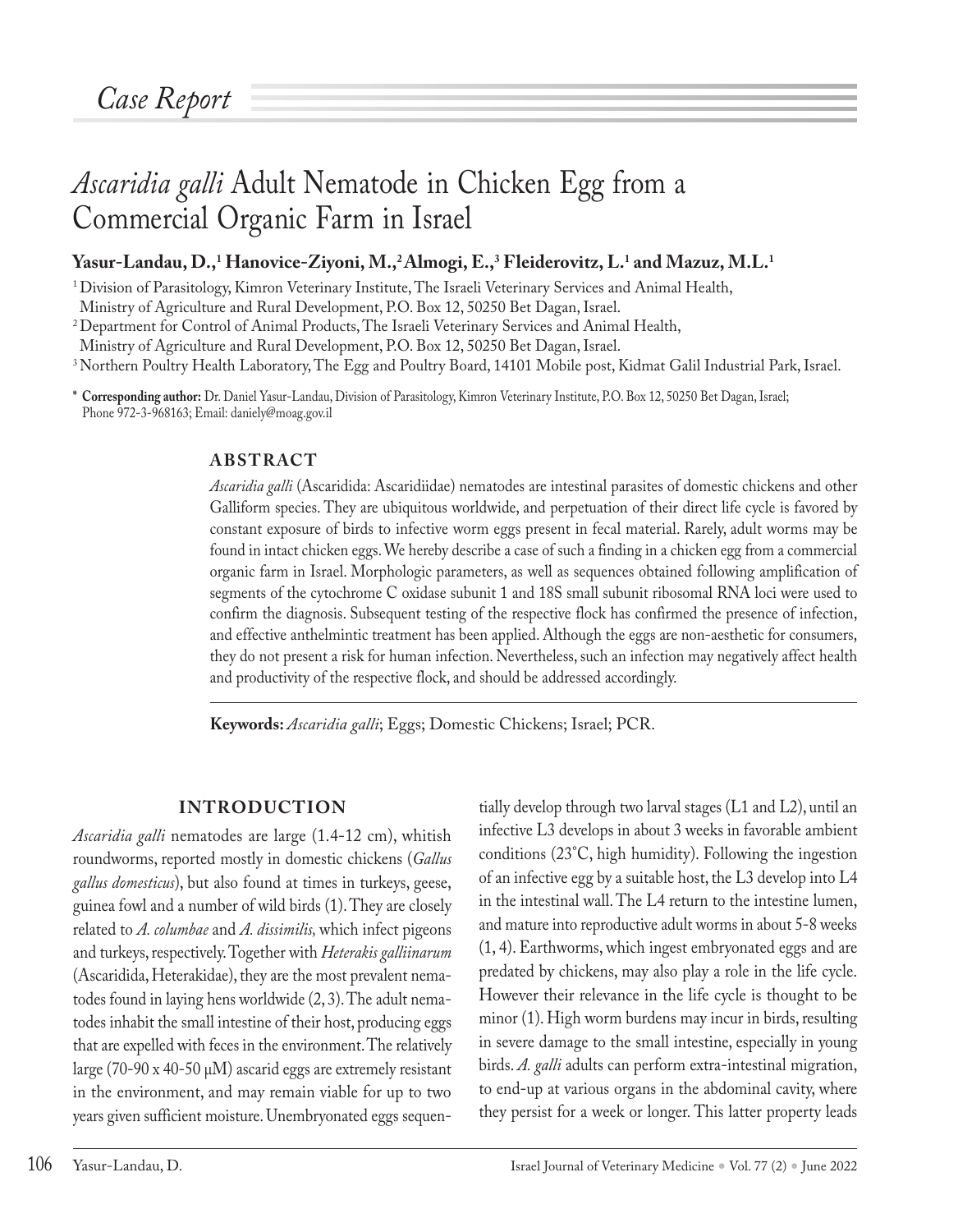

**Figure 1.** The adult *A. galli* found inside a free-range chicken egg.

to the finding of young adults or mature worms inside a seemingly normal chicken egg. Such cases are discerning for consumers of infected eggs, raising concerns as to possible human infection, as well as to poor standards of hygiene at the respective egg layer farms. These concerns may be reduced after information is provided by a trusted source, such as food inspection officers or veterinarians. However, the finding of an infected egg also draws attention to the subclinical presence of the worms in the respective chicken flocks. Infection with *A. galli* may have a negative impact on a flock's health and productivity (2), that may be otherwise overlooked since overt clinical disease is rarely seen.

 In this report, we describe a case of *A. galli* infection in an egg purchased from a commercial organic farm, including its morphological and molecular identification, and discuss the implications of such a finding.

## **CASE REPORT**

A dozen chicken eggs were purchased at a grocery store in the latter part of 2021. The source of the eggs was a licensed, organic, commercial layer chicken farm from Israel. The farm houses about 12,000 birds, and the respective flock was 40 weeks old at the time. The animals were kept according to local organic farming regulations, and were housed in a closed facility on raised plastic slates. The flock was regularly visited by a poultry veterinary clinician, and birds were reported to be in good condition at the time. No antimicrobial or anthelminthic agents were administered to the flock prior to the described event, and no prior events of helminth infections were recorded at this farm.

Upon opening one of the purchased eggs, a relatively large (about 6 cm), milky white elongated narrow object was seen in the albumen (egg white) of one of the eggs, without any further abnormal findings (Fig. 1). On visual inspection prior to the opening of the shell, the egg appeared normal. Two other eggs that were examined from the same package were normal. The concerned client contacted the Department for Control of Animal Products in the Israeli Veterinary Services. The remaining intact eggs from the aforementioned package were collected by veterinary officers, alongside the suspected helminth sample. Eggs were examined by bright illumination (5) without any abnormal findings, and the helminth was submitted to the parasitology laboratory at the Kimron Veterinary institute for identification.

A single sample preserved in 70% ethanol was received for inspection. The sample was washed three times and soaked in distilled water for 8 hours prior to microscopic examination. A light microscope coupled to a digital camera (Leica DM500/ICC50E, Leica Microsystems, Switzerland) was used. Following this, a segment of the median part of the helminth was taken for DNA extraction, using a commercial kit (DNeasy Blood & Tissue Kit, Qiagen, Germany) according to manufacturer's instructions. A polymerase chain reaction (PCR), targeting a 420bp segment of the cytochrome C oxidase subunit 1 (CO1) gene was performed, using primers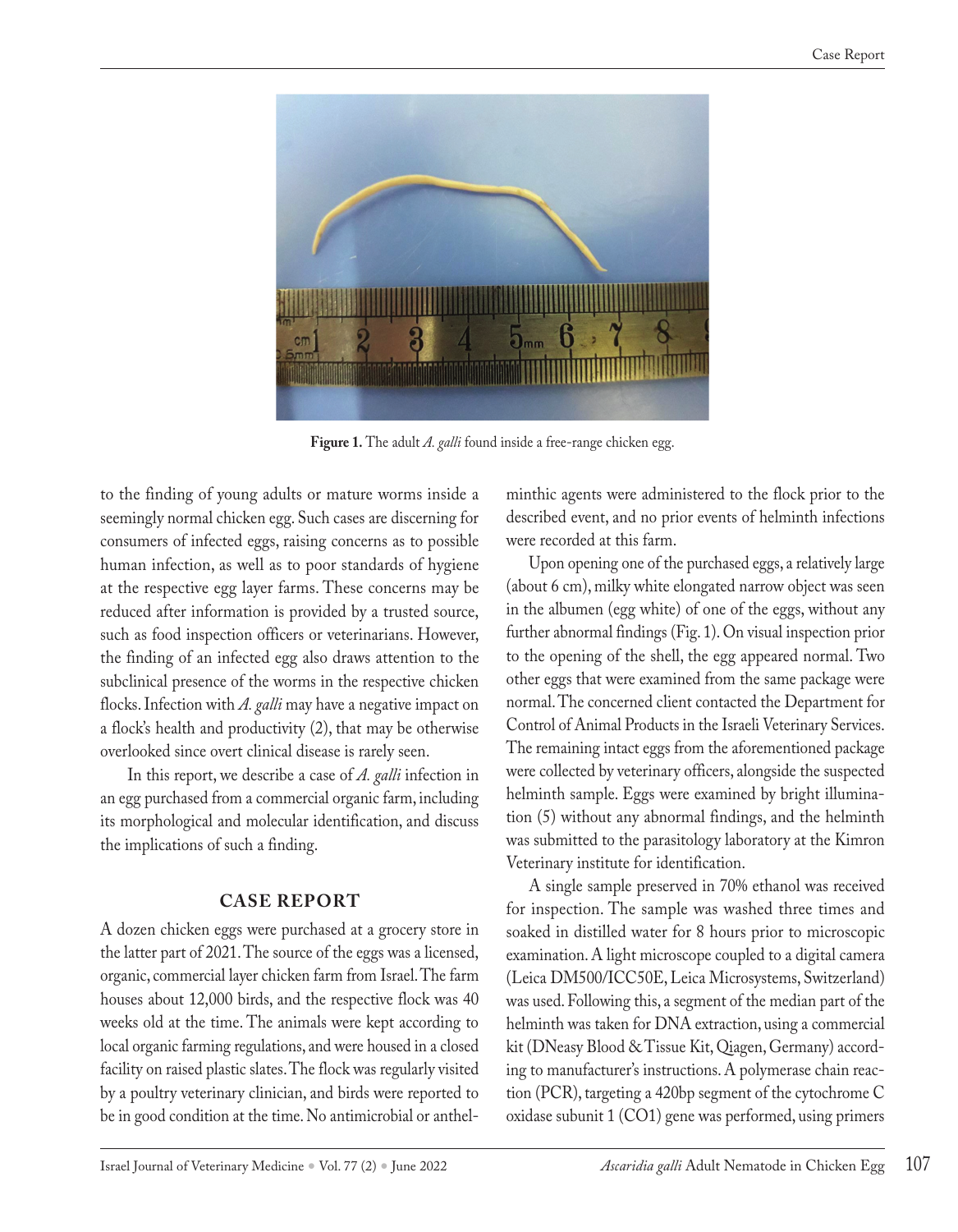

**Figure 2.** Morphologic characteristics of the adult nematode. A. anterior part including two lips (arrows) with the third seen in the background, oesophagus (red arrowheads) and part of the cervical alae (black arrowheads). B. posterior part. C. eggs found after dissection of the median part of the worm. All structures are distorted to various degrees due to dehydration.

JB3/JB4.5 (6). An additional PCR targeting an 800bp segment of nematode 18S small subunit ribosomal RNA, was performed using primers Nem18S\_F/R (7). PCR amplicons were examined on a 1.5% agarose gel, and sequenced (Hylabs, Israel).

The length of the worm was 7.1 cm, however since the specimen was kept in 4°C for at least 24h without any medium, prior to its transfer to 70% ethanol, it has dehydrated and was somewhat deformed, and may well have been previously longer. Morphologic characteristics that were observed included three lips, narrow cervical alae and gravid uteri containing a large number of thick shelled, ascarid type eggs, measuring 90x52 µM (Fig. 2). Based on these findings the specimen was classified as an adult female of *Ascaridia galli*  (Schrank, 1968) (8, 9).

The CO1 PCR resulted in a 400bp long sequence,

that yielded 97.43% identity to a sequence of *A. galli* full mitochondrion (10, accession number JX624728.1), and slightly higher (up to 97.94%) identity to multiple other *A. galli* sequences deposited in NCBI GenBank (https://blast. ncbi.nlm.nih.gov). The sequence was deposited as accession number OK501301. Since only a single *A. galli* sequence that targets the 18S gene was present in GenBank, we amplified part of this locus as well, resulting in a 854bp long sequence found to have 99.77% identity to the previously published sequence (11, accession number EF180058.1). The next best matches were to a sequence from *Ascaridia nymphii* (98.74% identity, accession number LC057210.1) *Heterakis gallinarum* (98.62% identity, accession numbers MK844591.1 and DQ503462.1), and *Heterakis spumosa* (98.39% identity, MH571872.1). The sequence was deposited under accession number OK501308.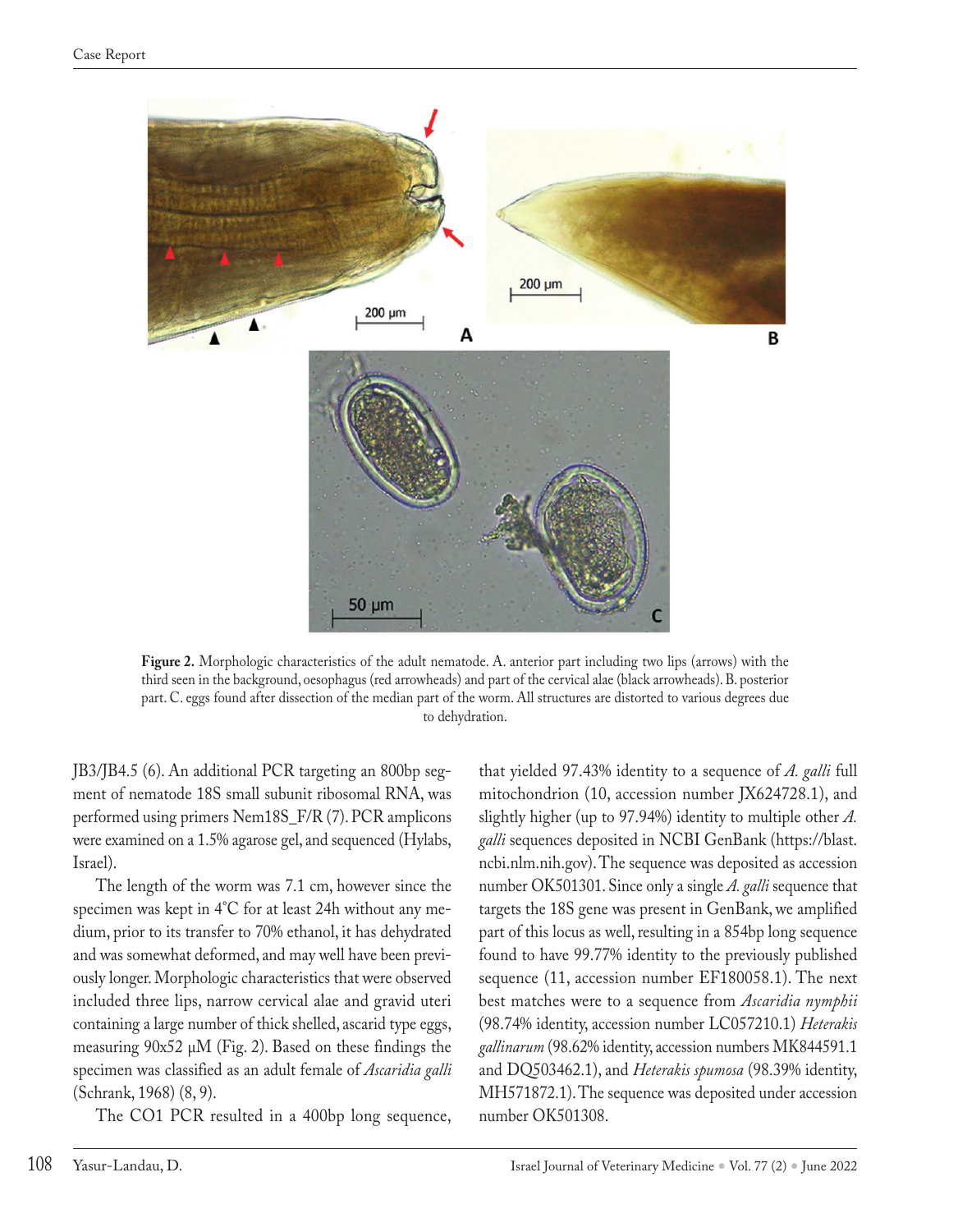Following this finding, the egg layer flock was identified using traceability labeling on the eggshells. In a post mortem examination performed on five birds from this flock, three were found to be infected with adult nematodes and cestodes. The flock was consequently treated with flubendazole (Flubengal, BIOVAC LTD., Israel) at 300ppm in the feed, for seven consecutive days. In a post-treatment fecal testing done two weeks after completion of the treatment, no infected birds were found.

#### **DISCUSSION**

The described finding of an adult *A. galli* helminth within a chicken egg is highly uncommon; however, it has been previously reported in several publications (5, 12). Two routes by which adult worms may end up in an intact egg have been suggested; the first is by penetration of the gut wall, followed by travel via the abdominal cavity and penetration of the reproductive tract, possibly through the infundibulum and into the oviduct, where the worm attaches to the albumen prior to shell secretion. The other suggested route is by traveling via the distal colon and into the cloaca, from where the worm ascends the reproductive tract via the vagina (5).

In the absence of well-preserved male or female adult worms for definite morphological identification, molecular tools present an alternative diagnostic option. Biswas *et al.* (13) have demonstrated that the use of the nuclear ribosomal internal transcribed spacer 1 (ITS1) and ITS2 for this purpose may not be adequate in *Ascaridia*, since they lack ability to distinguish between *A. galli* and *A. columbae* species. The CO1 locus however, was suggested to provide a target with sufficient discriminatory power. The CO1 sequence from the worm submitted to us for identification was highly similar to multiple sequences of *A. galli* deposited in GenBank, supporting the preliminary diagnosis based on host species and helminth morphological characteristics.

The infection of chicken eggs with *A. galli* is not of public health concern, since humans are not a suitable host, and such cases do not present a zoonotic risk. However, there is significant evidence for a negative impact of *A. galli* on the health and productivity lying hens (reviewed in 2). High infection loads may result in a reduction in egg production and body weight of infected laying hens, and increased mortality may occur.

Current trends, including the rising public awareness and demand for improved animal welfare practices in farm animal husbandry, result in an increase in the number of commercial flocks raised under free-range protocols. In these systems, chickens have access to soil, in yards shared by a large number of animals, and where other farm and wild birds may have access. These conditions favor the establishment of *A. galli* infection (3). Management practices such as rotational use of yards, good biosecurity and hygiene measures and use of disinfectants may be implemented in order to reduce the incidence and burden of infection; however, use of anthelmintic drugs is still the mainstay for controlling *Ascaridia* infection in poultry (14). Benzimidazole drugs, namely fenbendazole and/or flubendazole are the two drugs registered for use in chickens in many countries, including Israel, and are considered effective. Information on ascarids anthelminthic resistance in domestic poultry is still scarce (15, 16, 17). However, it should be noted that benzimidazoles, together with macrocyclic lactones are the two anthelmintic groups to which resistance is increasingly reported from domestic ruminants (reviewed in 18). Therefore, sustainable use of anthelmintic drugs in commercial poultry farming, and development of practices such as targeted treatments, should be a priority. Findings of studies aimed at this direction show positive initial results regarding both effectiveness of control of *A. galli* infection, as well as positive impact on productivity (14, 19).

In conclusion, the finding of *A. galli* adult nematode in chicken eggs is rare, and does not pose any human health concern. However, its implications on the flock of origin should be recognized, and properly addressed. The increased public demand for free-range eggs may result in an increase in the prevalence of helminths such as *A. galli* in chickens, highlighting the importance of future development of sustainable anthelmintic strategies in this sector.

### **Funding**

The above report has not received any specific funding.

### **CONFLICT OF INTERESTS**

Authors declare no conflict of interests.